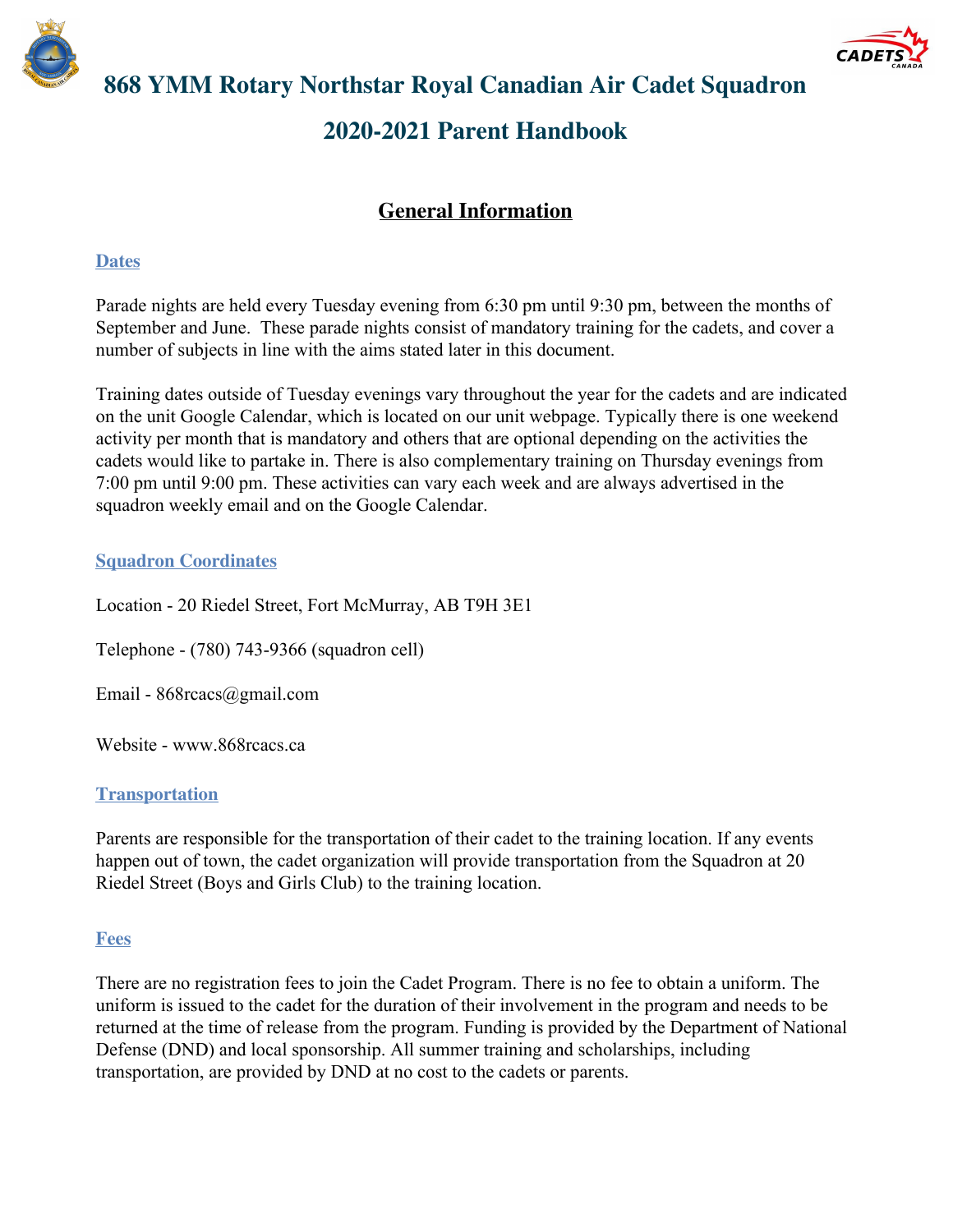



# **Partnerships and Sponsoring Bodies**

#### **Air Cadet League of Canada**

The Air Cadet League of Canada, in partnership with DND, is the organizational body within which all Air Cadet Squadrons operate. The League provides the basic operating guidelines for Provincial Committee, Sponsors, Sponsoring Committees, and Squadrons on all non-military issues. The League also represents the organization and provides input on cadet issues to DND.

#### **Squadron Sponsoring Committee (SSC)**

The Squadron Sponsoring Committee is a parent organization - also known as the Parent Committee. All Parents/Guardians are members of the SSC. All activities as delegated by the Sponsor are the responsibility of the SSC. The funds raised by the SSC make a significant contribution to financing the local operational requirements of the Squadron. These include optional activities and trips, extra equipment, training supplies, administrative supplies, etc. which are in addition to those provided by DND.

#### **Rotary Club of Fort McMurray & Fort McMurray Airport Authority**

They are local organizations and the squadron's official sponsors. They fund squadron programs.

#### **Other Funding**

Other interested organizations also provide both financial and non-financial support from time to time. Some companies donate money to an organization that their employee volunteers with once the proper form is submitted. It is important that parents are aware of what is available to them in terms of donations from their own place of employment and other avenues in the community, as this funding can help support our cadet programming.

#### **Volunteering**

The squadron would not exist without the volunteers that support the training, administration, and supply of the unit. Every parent should consider getting involved whether as part of the SSC executive or volunteering with the squadron to assist in training throughout the year. We encourage all parents to become screened through the Air Cadet League of Canada, so they can assist in some way at any point throughout the year. Applications to become a volunteer can be obtained through the Administration Officer - Capt Hopkins and will be processed by the SSC.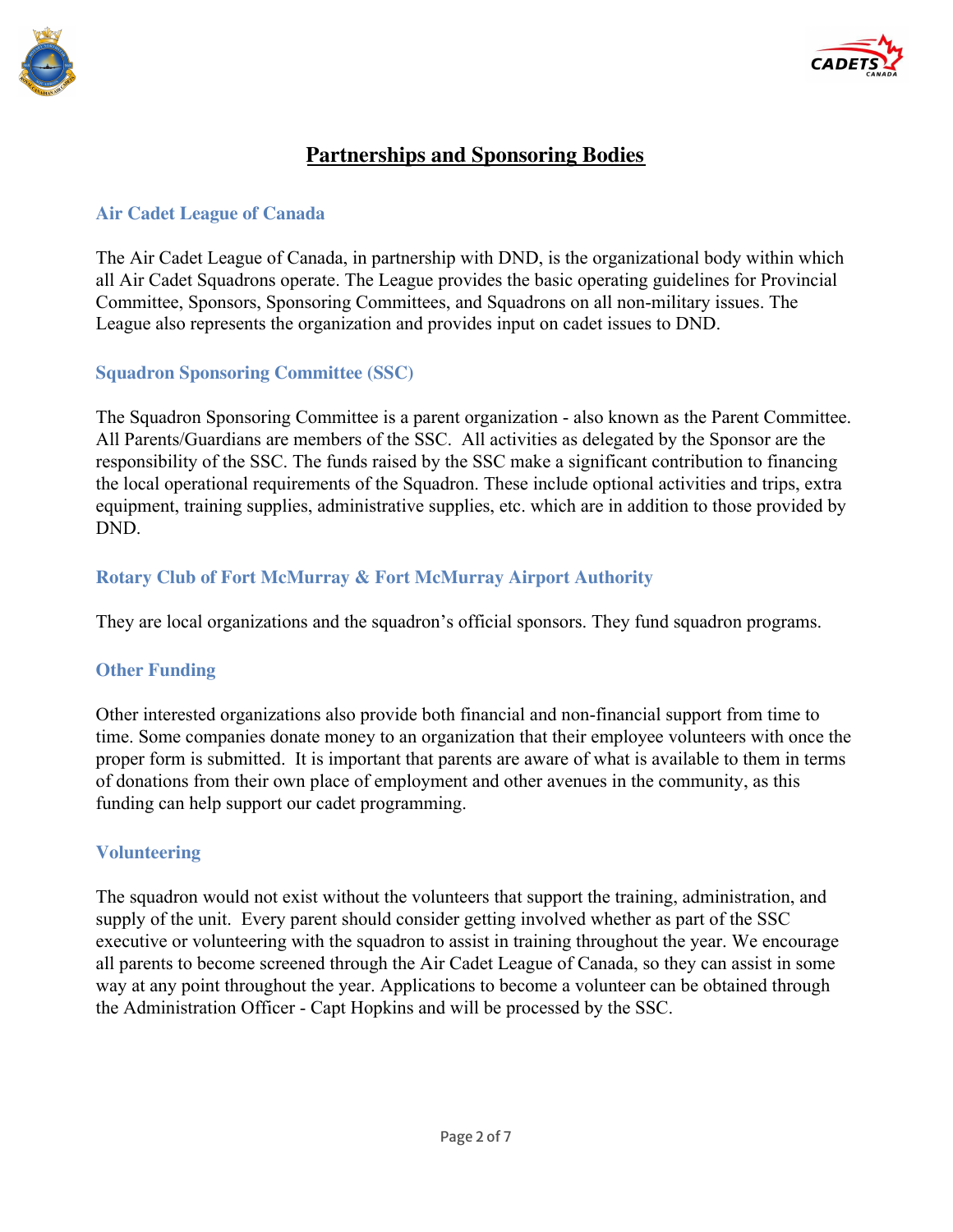



# **Canadian Cadet Organization (CCO)**

### **Program Aims**

- To develop in youth the attributes of good citizenship and leadership
- To promote physical fitness
- To stimulate an interest in the air element of the Canadian Forces

# **Air Cadet Motto**

TO LEARN – TO SERVE – TO ADVANCE

## **Personnel**

Any child is permitted to join the Cadet Program upon reaching the age of 12 and may continue until they reach their 19th Birthday. Supervision during training activities is provided by adult officers and instructors who do this on a part time and/or voluntary basis. Squadron officers belong to the Cadet Organizations Administration and Training Service (COATS) , a branch of the Canadian Armed Forces Reserve (CAF), and will wear a service uniform. Civilian Instructors (CI) are not members of the CAF, but are contracted to DND to assist in the running of the cadet squadron.

# **Air Cadet Squadron**

# **Executive Officer Positions**

**Commanding Officer (CO)** - the officer in charge of the squadron at the local level.

**Training Officer (TrgO)** - the officer responsible for the training of the cadets including all of the regular parade nights, training events, and optional training programs.

**Supply Officer (SupO)** - the officer responsible for supplying uniforms to the cadets and equipment to enhance the training of the cadets.

**Administration Officer (AdminO)** - the officer responsible to keep all of the cadet files and orders up-to-date.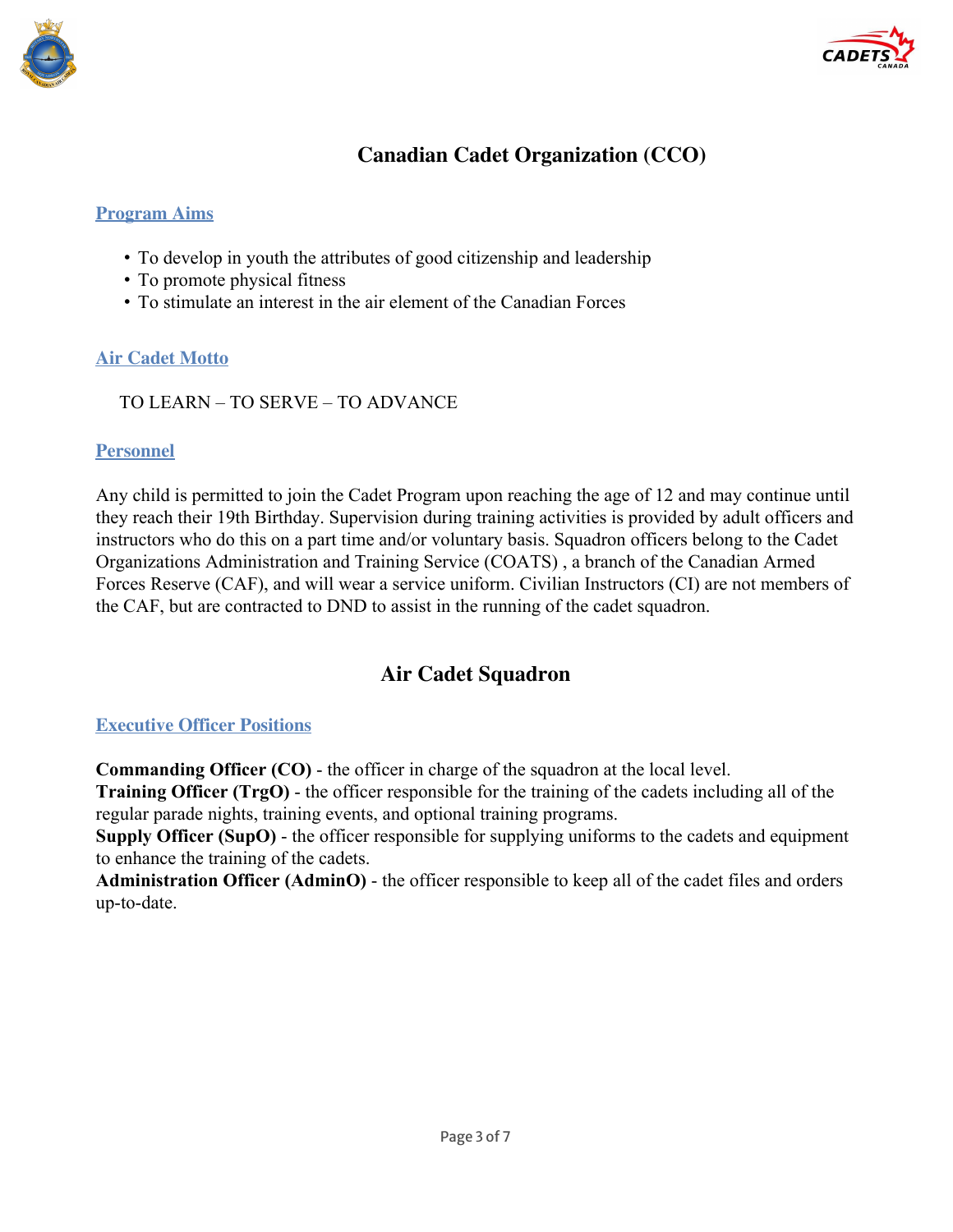



#### **Cadet Chain of Command**

The Chain of Command is the order of responsibility of the people in charge. A Cadet reports to the rank above them. The rank order is:

- Warrant Officer First Class (WO1)
- Warrant Officer Second Class (WO2)
- Flight Sergeant (FSgt)
- Sergeant (Sgt)
- Flight Corporal (FCpl)
- Corporal (Cpl)
- Leading Air Cadet (LAC)
- Air Cadet (AC)

#### **Discipline and Conduct**

Cadets shall be acquainted with all regulations, orders and instructions necessary for duties. A cadet that does not conform to regulations, orders and instructions may be excluded from further cadet training and released from the cadet unit. Cadets will be signing a Code of Conduct upon joining the program and will be required to sign a Code of Conduct form each year.

#### **Cadet Involvement with Intoxicating Substances**

Consumption of drugs, alcohol and tobacco\vaping\cannabis products will not be tolerated when engaged in cadet activities. Consumption during private non-cadet time could still give cause for consideration of their suitability as a Cadet member.

#### **Attendance**

In the Cadet Program, regular attendance is both encouraged and expected. Promotions, awards, positions, and summer training opportunities all have an attendance requirement. If your cadet is unable to attend for any reason the CADET should contact the squadron by email or by calling the squadron phone number. Cadets that require to be absent from the program for long durations, should discuss with the Commanding Officer the possibility of a Leave of Absence from the Program. The completion of each training level requires a minimum attendance to mandatory training of 60%.

#### **Training**

Promotions are based on completed level of training, merit and attendance or participation during Squadron training and qualifications. All promotion requirements are directed in CATO 13-02 - Merit Based Cadet Rank Promotions. Cadets who perform well are offered added responsibilities in the operation of the unit and qualify for the reward of activities and advanced training courses.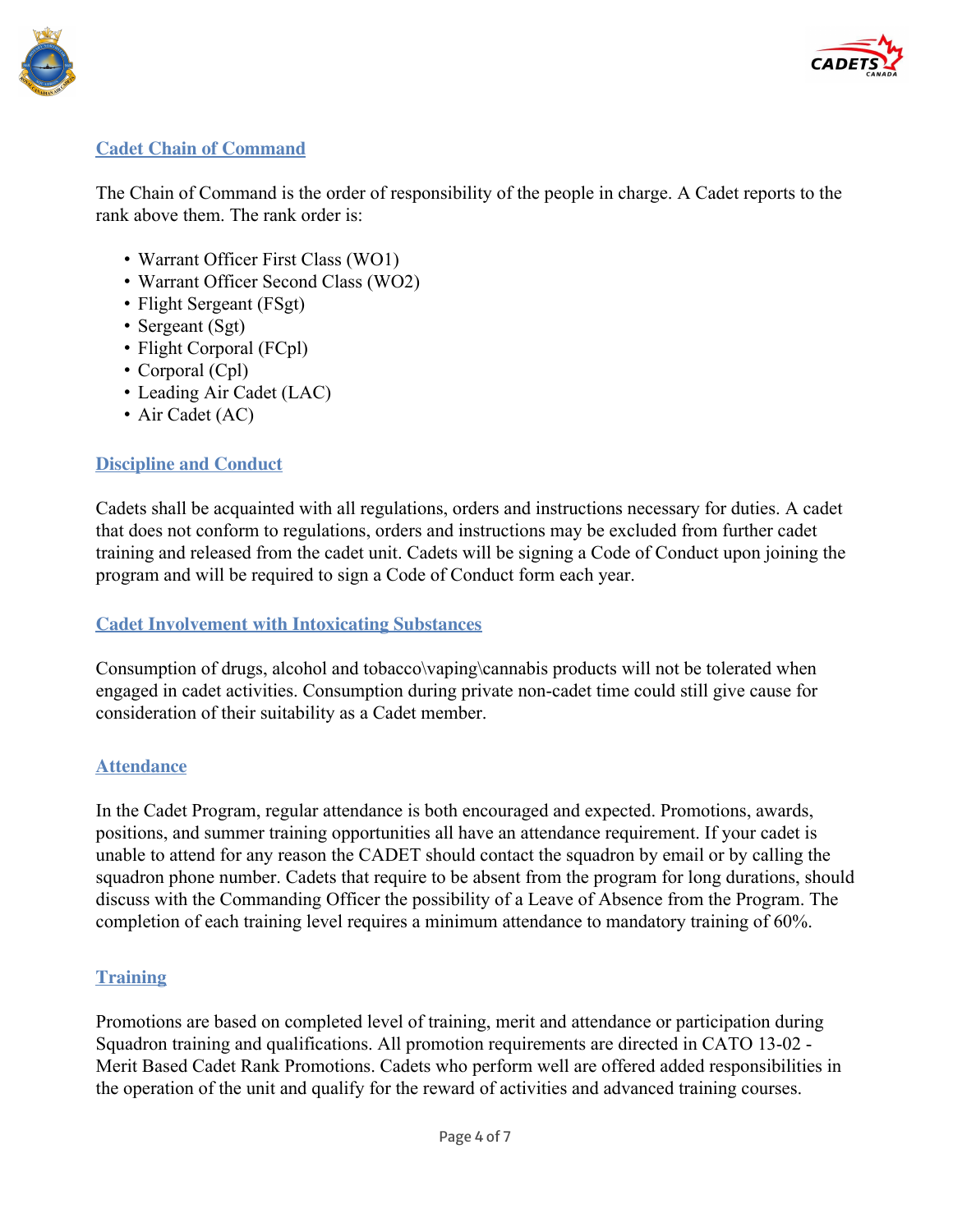



# **Uniforms**

The process for the issue of uniforms to new cadets will begin after the cadet has completed the enrolment process and has been in attendance for two consecutive weeks. The supply officer will make the arrangements, and parts issued may need to have some minor alterations, which is the cadet's responsibility.

#### **Dress Code and Regulations**

The Department of National Defense approves and issues on LOAN the uniforms worn by the Air Cadets. The care and custody of all items of clothing issued are the responsibility of individual Cadets and their parents or guardians during the cadet's enrolment with the organization. Cadets and Parents/Guardians are responsible for the timely and safe return of all uniform parts when leaving the Program. Contact the CO or SupO to make arrangements.

The dress and appearance of Air Cadets in uniform is directed by the cadet dress regulations and shall, on all occasions, be such to reflect credit to their unit and the Royal Canadian Air Cadet Program. Cadets shall only wear their uniform when:

- They are attending training or proceeding to or from the place where they train; and
- They are attending ceremonies or functions at which the wearing of the uniform is appropriate and authorized by the CO.

When cadets appear in uniform in public, it is their duty to be sure that their uniforms are properly maintained and correctly worn. Cadets:

- Shall not leave uniform laying around;
- Shall mark their name on all pieces of their uniform as to identify them, and enable them to keep track of their issued uniform parts;
- Shall return damaged or poorly fitting parts to their Squadron SupO in order to be re-outfitted with new parts; and
- Shall return their uniform promptly when they leave the squadron.

#### **Uniform Specifics**

In order to see how the uniform is properly worn, parents can look to the website for further information, as well, cadets are encouraged to ask senior cadets and peers. There will also be classes and training for the cadets regarding ways in which to properly care for their uniforms. A few important standards to note for parents are:

Hair - Male

- Should be tapered cut, but may be cut straight across the bottom;
- Does not extend 2  $\frac{1}{2}$  cm above the collar:
- Sideburns shall not exceed the middle of the ear, are tapered and should be cut straight across the bottom edge;
- Shall NOT be of an unnatural colour; and
- Should not touch the ears.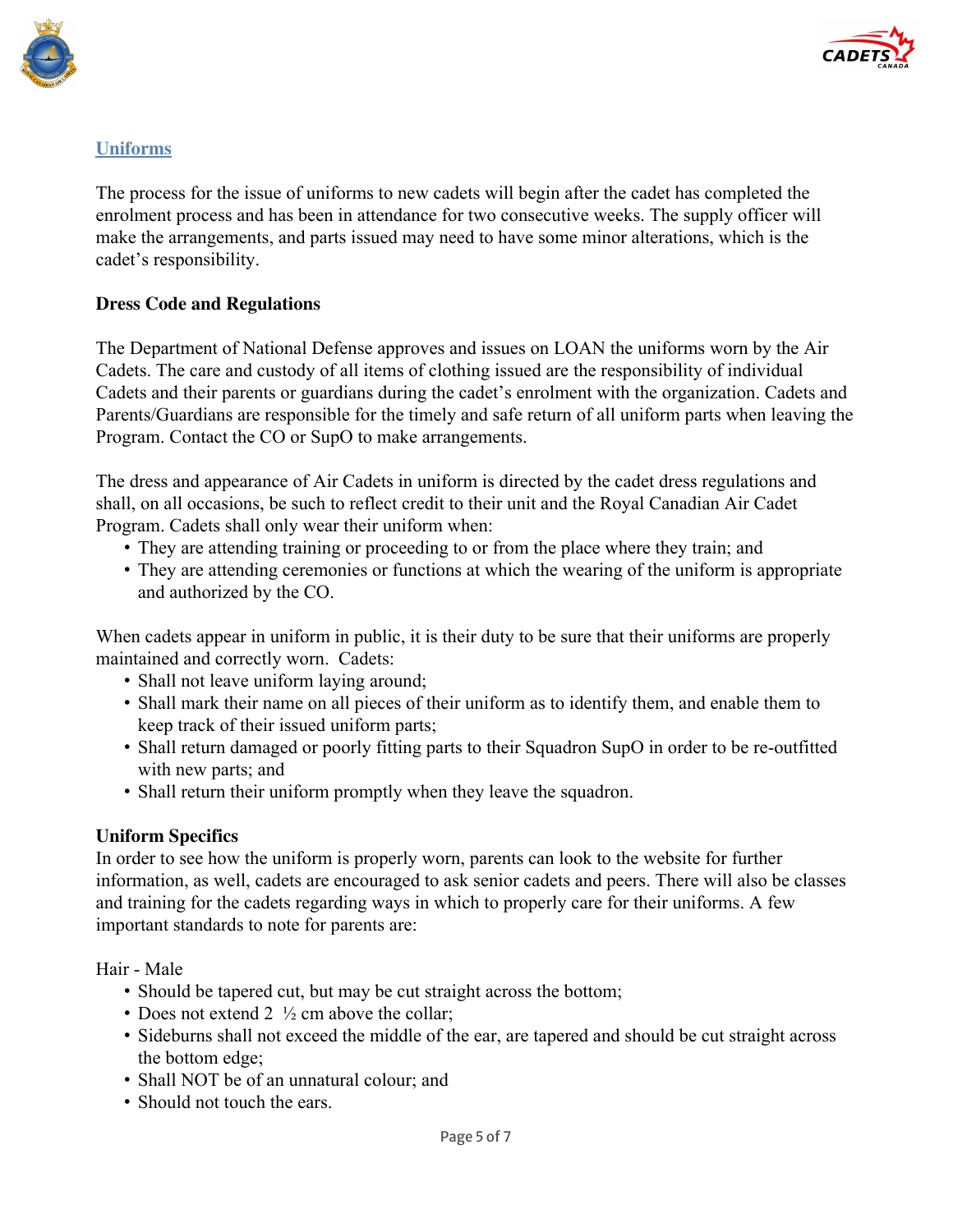



#### Hair - Female

- Should be well groomed;
- Shall not extend past the lower edge of the collar if worn down;
- Hairstyle shall not interfere with proper placement of wedge;
- Hair ornaments will not be worn;
- Bobby pins, hair nets and elastics must be of a similar colour as the cadet's hair, and barely noticeable;
- Longer hair should be placed in a bun, a single french braid, two french braids or a ponytail. Braids and ponytails should not pass the length of the armpit. Hair style should not interfere with removal of wedge; and
- Shall NOT be of an unnatural colour.

#### Make up & Jewelry

- No false eyelashes, heavy eyeliner, bright eyeshadow, lipstick or nail polish;
- Makeup must be applied conservatively, and barely noticeable;
- Males are not permitted to wear makeup;
- Wristwatches, Medical Alert Identifiers and a maximum of two rings, which are not costume jewelry are accepted;
- Cadets in uniform may wear a single pair of plain gold, silver stud, white diamond, or pearl earrings in pierced ears. The single stud earring, worn in the centre of each earlobe, shall be spherical in shape and shall not exceed 0.6 cm (1/4 in.) in diameter, and;
- Religious medals etc. may be worn if they are out of sight.

# **Activities**

Training is held every Tuesday night, and Thursday will play host to optional training such as sports, drill and band. To stay up-to-date and find out more about our activities, visit our website or refer to the Google Calendar which you can link to your electronic device. Some of the activities scheduled throughout the year include 10 mandatory training days covering a variety of areas such as survival, citizenship, flying, sports, and range. These training days happen on the weekends and some are joint together to be a weekend exercise. Other optional weekends and activities would include holiday parties, dances, and parades.

# **Annual Ceremonial Review (ACR)**

ACR occurs at the end of the training year, and is scheduled for June 6th 2019. It is an end of year celebration where cadets demonstrate what they have accomplished in the training year. There is an inspection, parade, demonstration displays, remarks by our guest speakers, and awards of recognition. ACR is an extremely important event which is **mandatory** for all cadets to attend. The parade is open for anyone interested in the cadet program to attend as a spectator. It is especially encouraged for parents to attend this event so that they can see their child showcase their talents built upon during the training year.